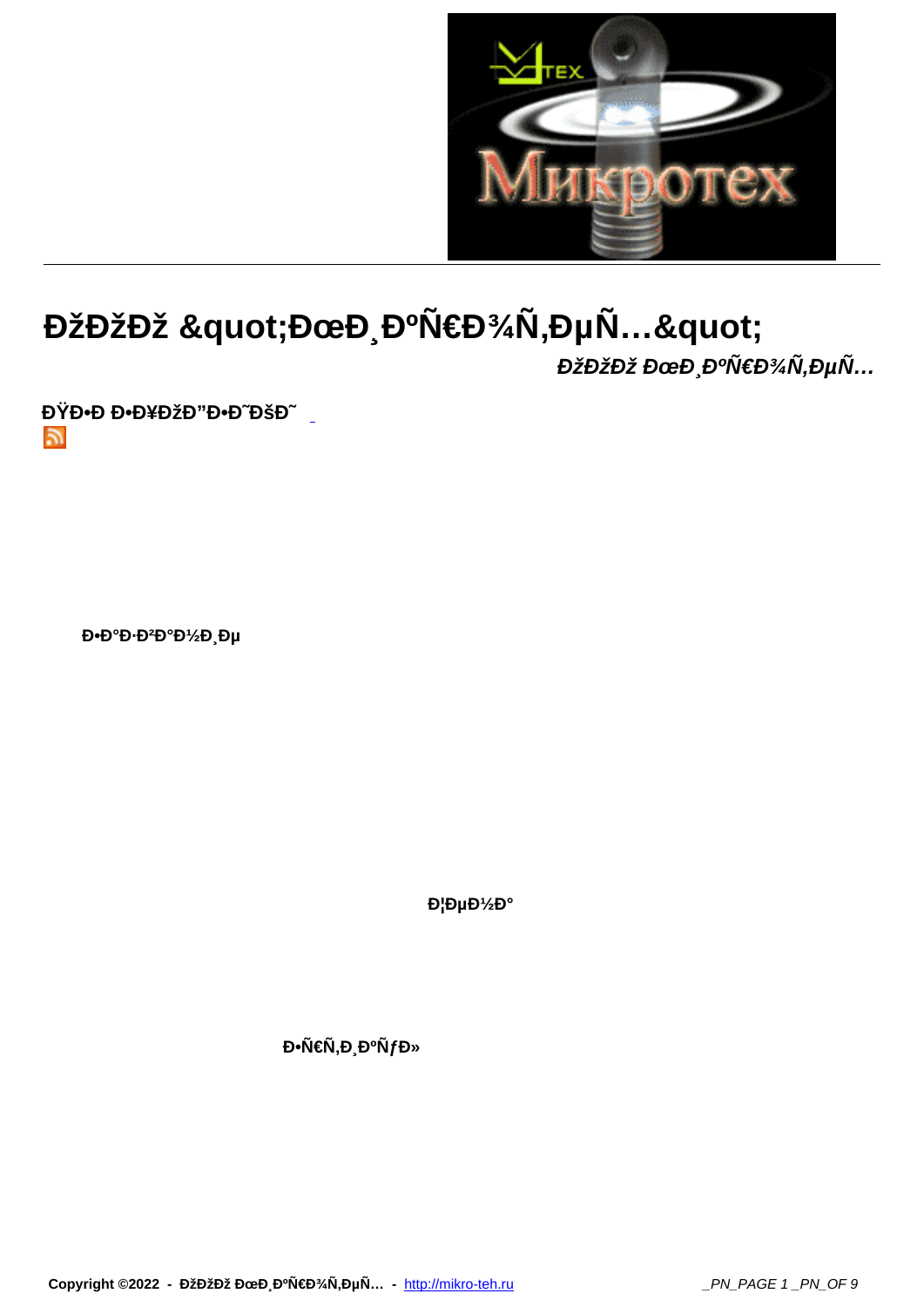**DOGED** P»PUPI/2NUCED PI  $\mathbf{B}^{\mathrm{o}}\mathbf{B}^{\mathrm{o}}\tilde{\mathbf{N}}\in\tilde{\mathbf{N}}, \mathbf{D}, \mathbf{D}^{\mathrm{v}}\in\mathbf{B}^{\mathrm{o}}$ 

*ΘΣ***<sub>2</sub>** *Ο<sub>2</sub> Ο<sub>2</sub><sup>D</sup><sub>2</sub> <i>Ο*<sub>2</sub> *Ο*<sub>2</sub>

Переходник S-M4 7.3SM4 600.00

 $\tilde{\mathsf{N}} \in \tilde{\mathsf{N}} f \mathsf{D} \pm$ .



ĐŸĐµÑ€ĐµÑ…Đ¾Đ´Đ½Đ¸<del>E</del><br>S-Đœ4

 $S-M4$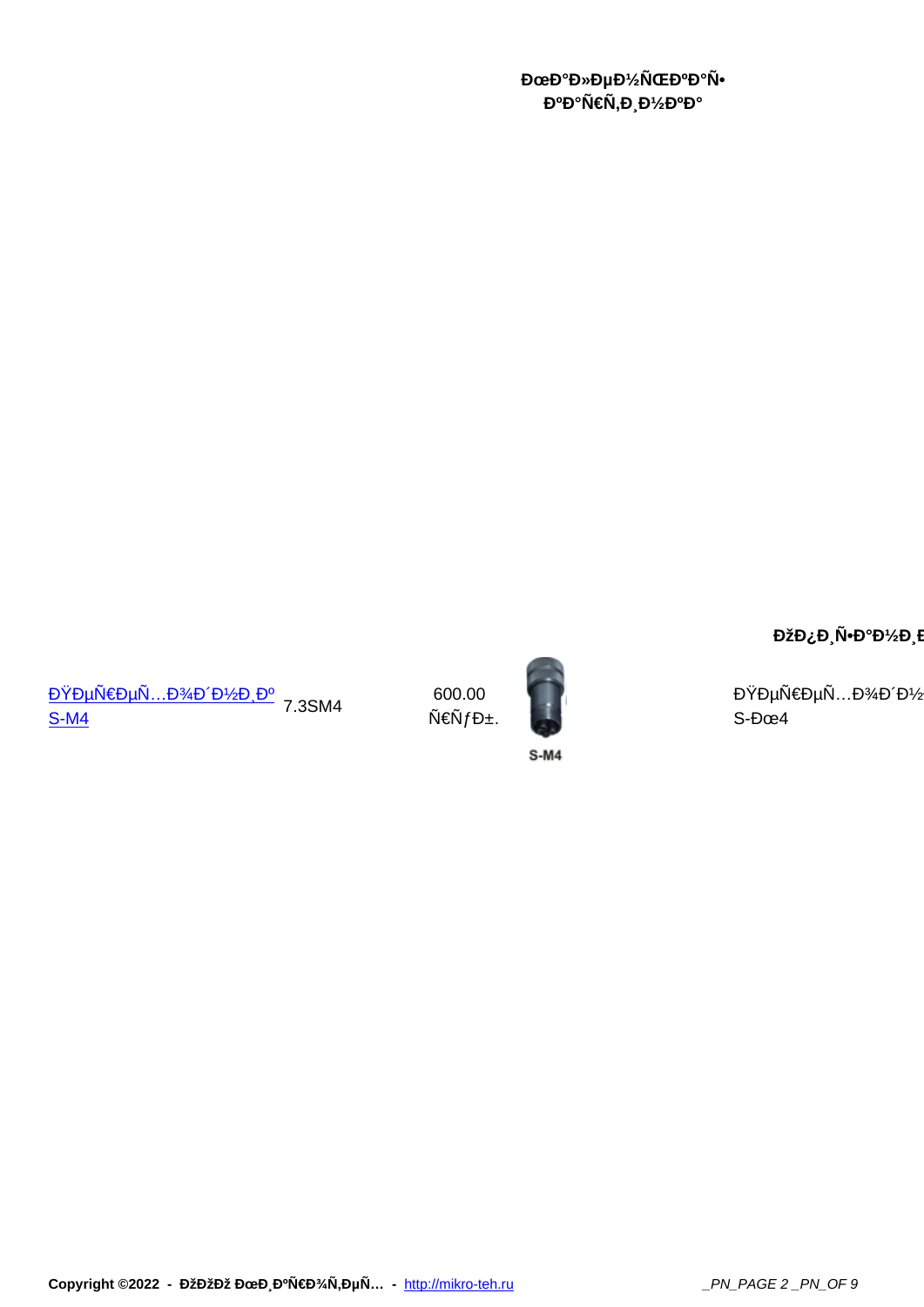<u>ĐŸĐµÑ€ĐµÑ…Đ¾Đ´Đ½Đ¸Đº</u> 7.1Đ'2Đœ4 <sup>450.00</sup><br>D'2-Đœ4 7.1Đ'2Đœ4 Ñ€Ñ*ƒ*Đ

 $Ñ€ÑfD±.$ 



**ĐΫĐμÑ€ĐμÑ...Đ¾Đ΄Đ½Đ,**  $D@4 - D'2, D'2 - D@4$  $(D\%N...D\%D^cD\P D^cD\$ в

Đ½Đ°Đ°Đ¾Đ½ĐµÑ‡Đ½Đ,Đ - Ñ•Đ¿Ñ€ĐμĐ<sup>1</sup>).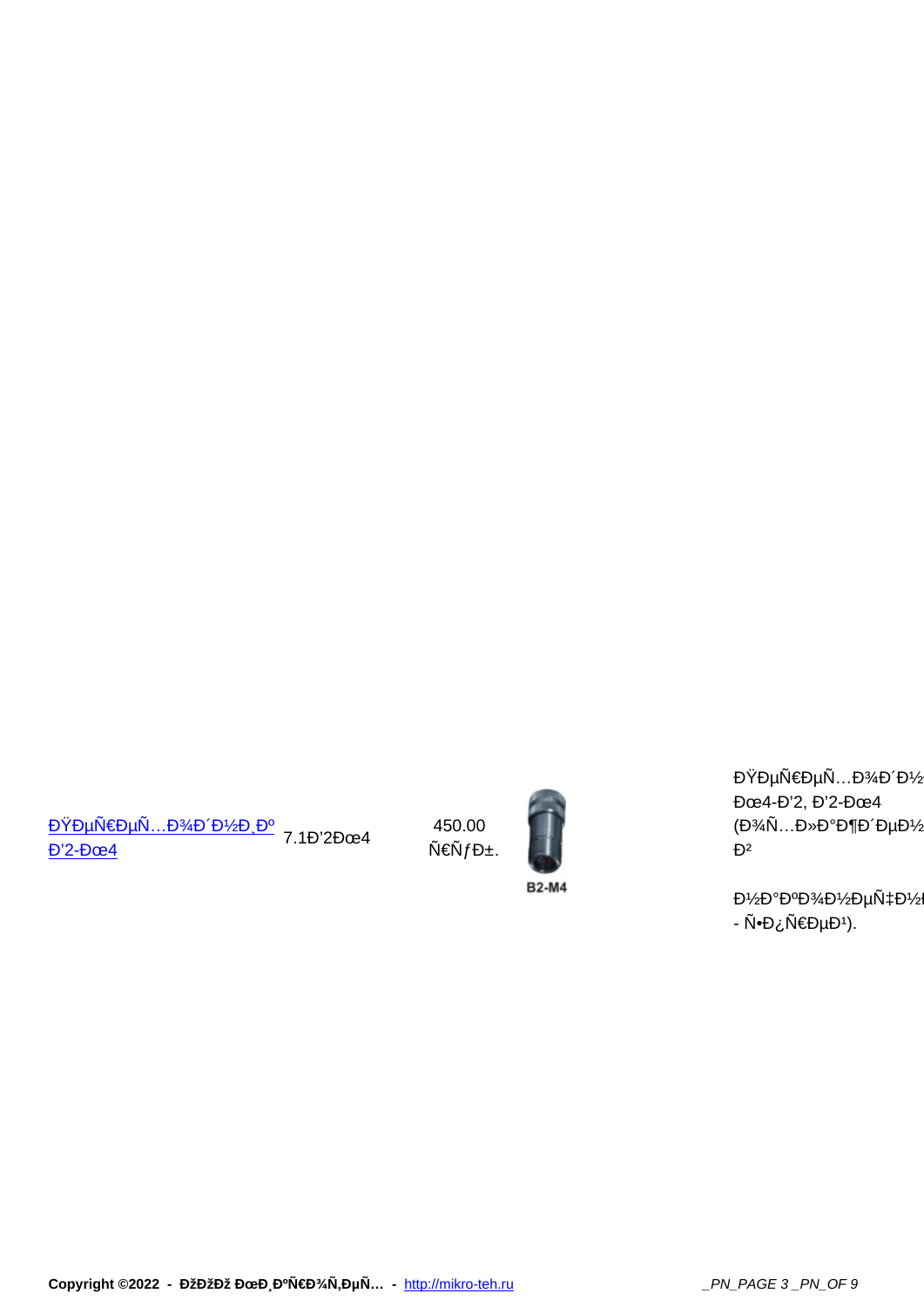Переходник Ð'2-Ð 7.3B2P 600.00

 $\tilde{\mathsf{N}} \in \tilde{\mathsf{N}} f \mathsf{D} \pm$ .



 $P-B2$ 

ĐŸĐµÑ€ĐµÑ…Đ¾Đ´Đ½Đ¸<del>E</del><br>Đ'2-Đ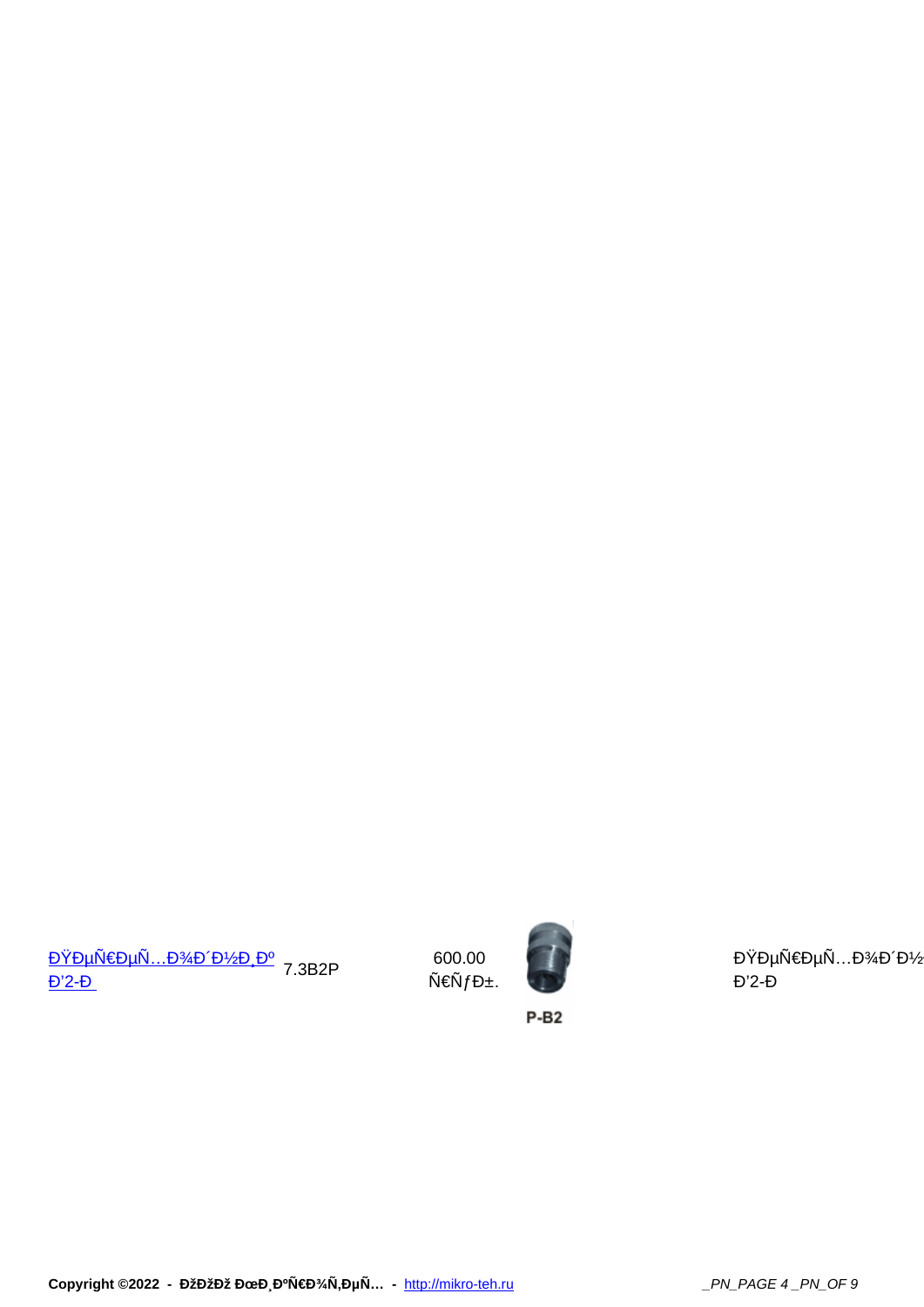Переходник М4-S 7.3М4S 600.00

 $Ñ€Ñfб.$ 



ĐŸĐµÑ€ĐµÑ…Đ¾Đ´Đ½Đ¸<del>E</del><br>Đœ4-S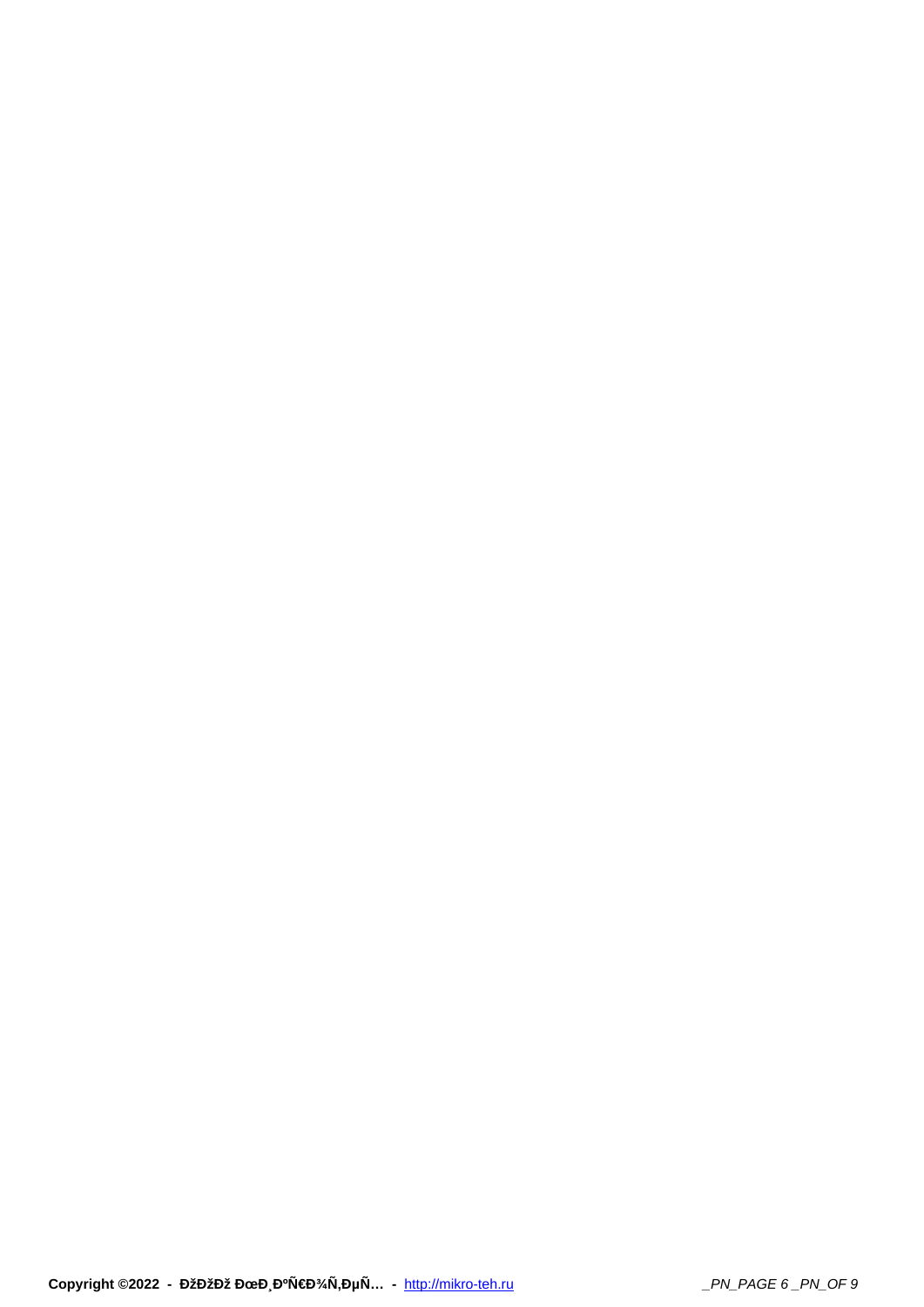| <u>ĐŸĐμÑ€ĐμÑ…Đ¾Đ´Đ½Đ¸Đº</u> 7.1Đœ4Đ'2<br>Dœ4-Đ'2 | 450.00<br>$N \in \tilde{N} f \Theta \pm 0$ | M4-B2 |
|--------------------------------------------------|--------------------------------------------|-------|
|                                                  |                                            |       |

Переходник Ð -Ð'2 7.3Ð Ð'2 600.00

 $N \in \tilde{N} f D \pm 0$ 



 $P-B2$ 

 $D024 - DZ,$  $(D\%N...D\%D^{\circ}D\P D^{\prime}D\mu D\%D)H$ в

Đ½Đ°Đ°Đ¾Đ½ĐµÑ‡Đ½Đ, E ĐÑ<del>Ũ</del>D{Ñ<del>ŒŨ</del>ŲŇĐ<sup>1</sup>)Đ¾Đ Đ½Đ E -Ð'2 (охлаждение в

 $e^{i\theta}$ +  $e^{i\theta}$ +  $e^{i\theta}$   $e^{i\theta}$  +  $e^{i\theta}$  +  $e^{i\theta}$  +  $e^{i\theta}$  +  $e^{i\theta}$  +  $e^{i\theta}$  +  $e^{i\theta}$  +  $e^{i\theta}$  +  $e^{i\theta}$  +  $e^{i\theta}$  +  $e^{i\theta}$  +  $e^{i\theta}$  +  $e^{i\theta}$  +  $e^{i\theta}$  +  $e^{i\theta}$  +  $e^{i\theta}$  +  $e^{i\theta}$  +  $e^{i\$ - Ñ•Đ¿Ñ€ĐμĐ<sup>1</sup>).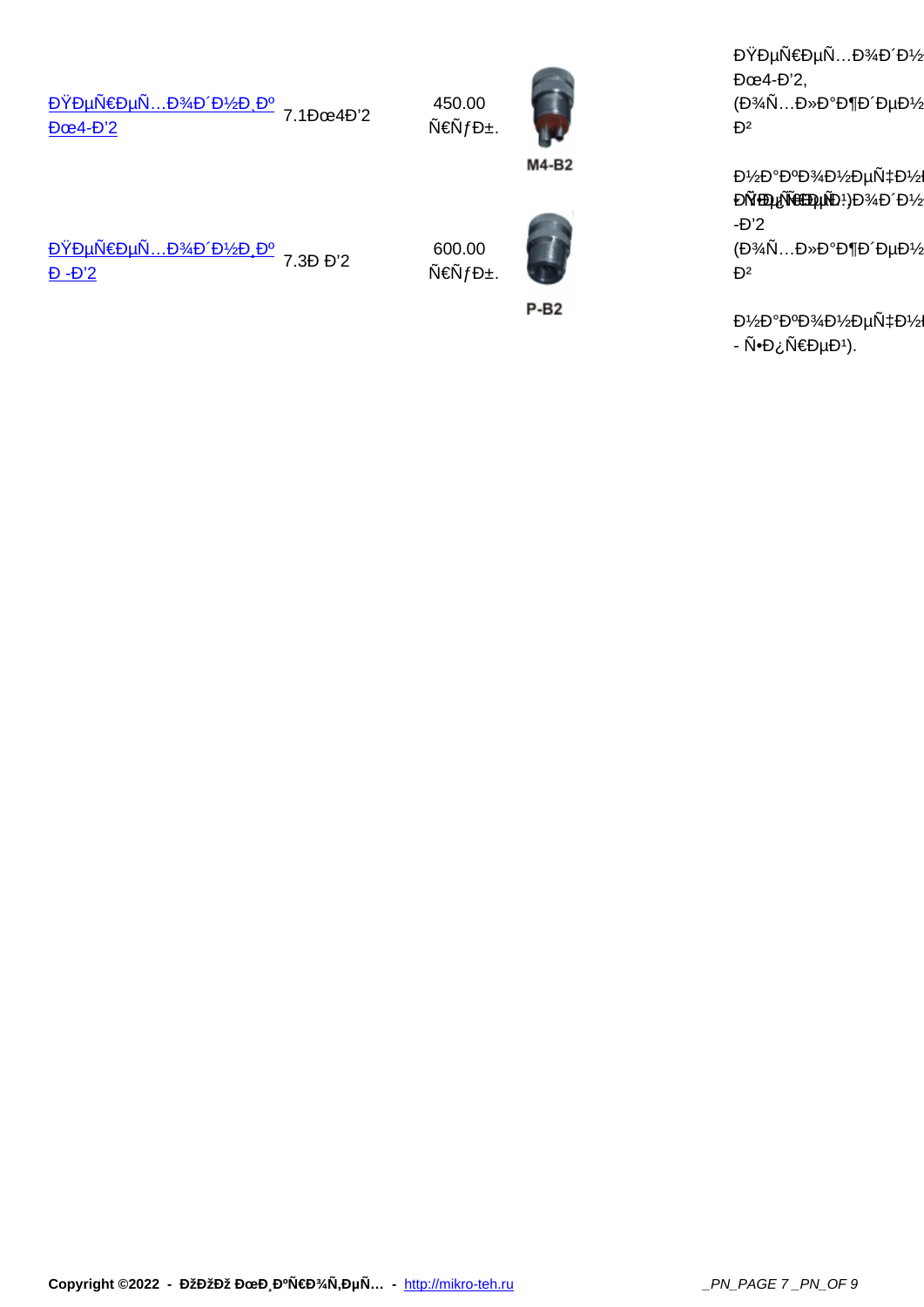Переходник Р-М4 7.2

 600.00  $N \in \tilde{N} f D \pm 1$ 



P-M4

ĐŸĐµÑ€ĐµÑ...Đ¾Đ Đ1⁄2Đ,  $-**D**$ ce4, Đ¾Ñ...лажРеĐ½Đ¸Đ в

 $-120°P°P^2AD/2D\mu\text{N}^{\dagger}P^2D\mu\text{N}^{\dagger}$ - Ñ•Đ¿Ñ€ĐµĐ<sup>1</sup>